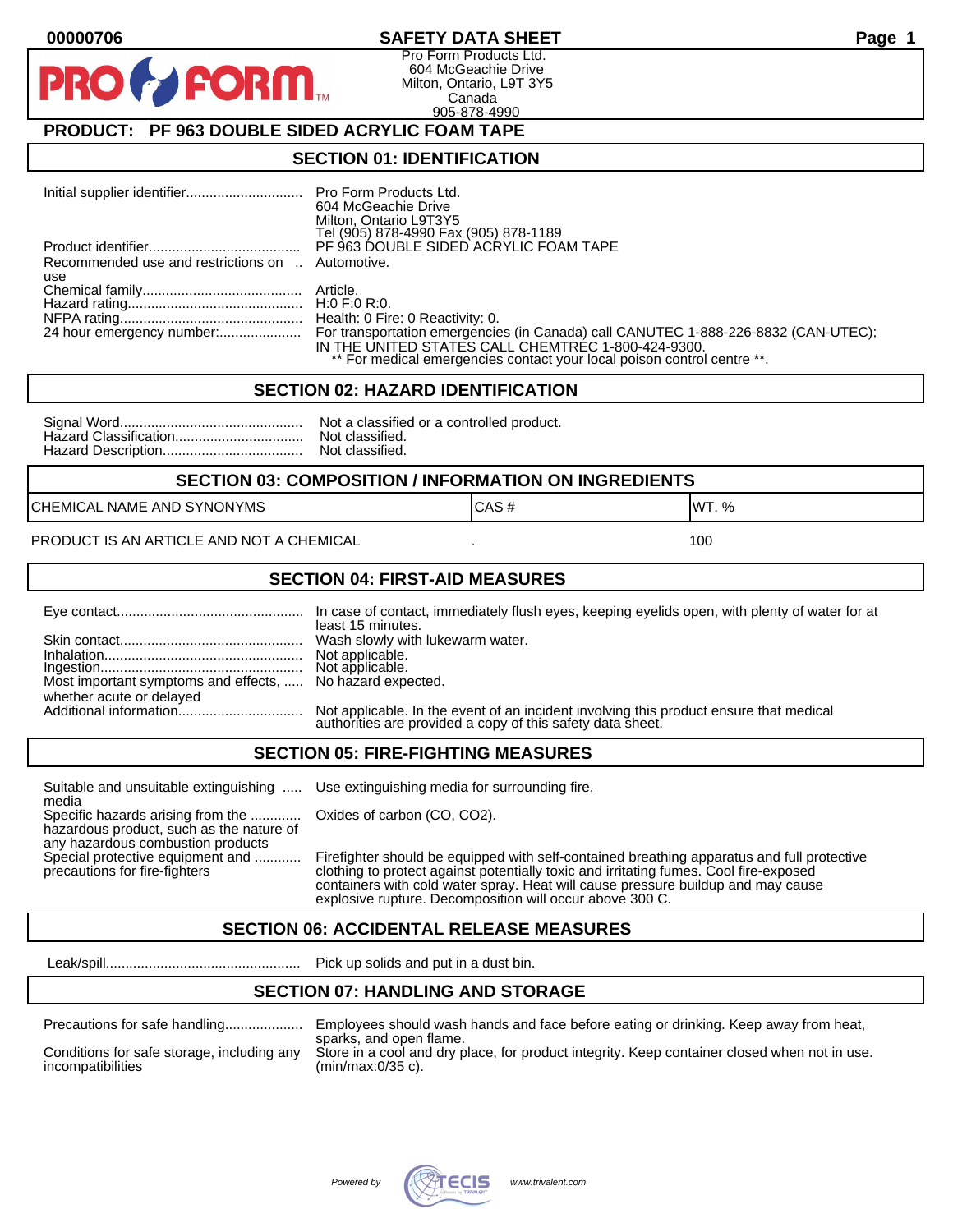## **PRODUCT: PF 963 DOUBLE SIDED ACRYLIC FOAM TAPE**

#### **SECTION 08: EXPOSURE CONTROLS / PERSONAL PROTECTION**

| <b>INGREDIENTS</b>               | TWA | <b>ACGIH TLV</b><br>STEL                                                                                                          | <b>IPEL</b> | <b>OSHA PEL</b><br>STEL                                                              | <b>NIOSH</b><br>IREL |
|----------------------------------|-----|-----------------------------------------------------------------------------------------------------------------------------------|-------------|--------------------------------------------------------------------------------------|----------------------|
|                                  |     | Not applicable.<br>Not applicable.<br>Not applicable.<br>Wear adequate protective clothes.<br>Safety boots per local regulations. |             | Educate and train employees on the safe use and handling of the product. Employees   |                      |
| Appropriate engineering controls |     | General ventilation.                                                                                                              |             | should wash their hands and face before eating, drinking, or using tobacco products. |                      |

## **SECTION 09: PHYSICAL AND CHEMICAL PROPERTIES**

| Appearance/Physical state                      | Tape.                                                             |
|------------------------------------------------|-------------------------------------------------------------------|
|                                                | Various colours. (Prolonged storage may lead to discolouration.). |
|                                                | Slight.                                                           |
|                                                | Not applicable.                                                   |
| Vapour pressure (mm Hg)                        | Not applicable.                                                   |
|                                                | Not applicable.                                                   |
|                                                | Not applicable.                                                   |
| Relative Density (Specific Gravity)            | No data.                                                          |
| Melting / Freezing point (deg C)               | Not applicable.                                                   |
|                                                | Insoluble.                                                        |
| Initial boiling point / boiling range (deg C). | Not applicable.                                                   |
|                                                | Not applicable.                                                   |
| Flash point (deg C), method                    | Not applicable.                                                   |
| Auto ignition temperature (deg C)              | Not applicable.                                                   |
| Upper flammable limit (% vol)                  | Not applicable.                                                   |
| Lower flammable limit (% vol)                  | No Data.                                                          |
| Partition coefficient - n-octanol/water        | No data.                                                          |
|                                                | No data.                                                          |
|                                                | No data.                                                          |

## **SECTION 10: STABILITY AND REACTIVITY**

| Conditions to avoid, including static  Keep away from heat.<br>discharge, shock or vibration<br>Hazardous decomposition products Oxides of carbon (CO,CO2). | Stable at normal temperatures and pressures.<br>Avoid heat, sparks and flames.<br>Possibility of hazardous reactions Will not occur under normal temperature and pressure. |
|-------------------------------------------------------------------------------------------------------------------------------------------------------------|----------------------------------------------------------------------------------------------------------------------------------------------------------------------------|
|                                                                                                                                                             |                                                                                                                                                                            |

# **SECTION 11: TOXICOLOGICAL INFORMATION**

| Not expected to pose any hazards.<br>occupational hygiene adhered to, risks are improbable. May cause mechanical irritation.<br>Effects of chronic exposure<br>Not applicable.<br>Not applicable. |  |
|---------------------------------------------------------------------------------------------------------------------------------------------------------------------------------------------------|--|

## **SECTION 12: ECOLOGICAL INFORMATION**

Persistence and degradability................... Not available.

## **SECTION 13: DISPOSAL CONSIDERATIONS**

and methods of disposal, including any contaminated packaging

Information on safe handling for disposal . Dispose of waste in accordance with all applicable Federal, Provincial/State and local